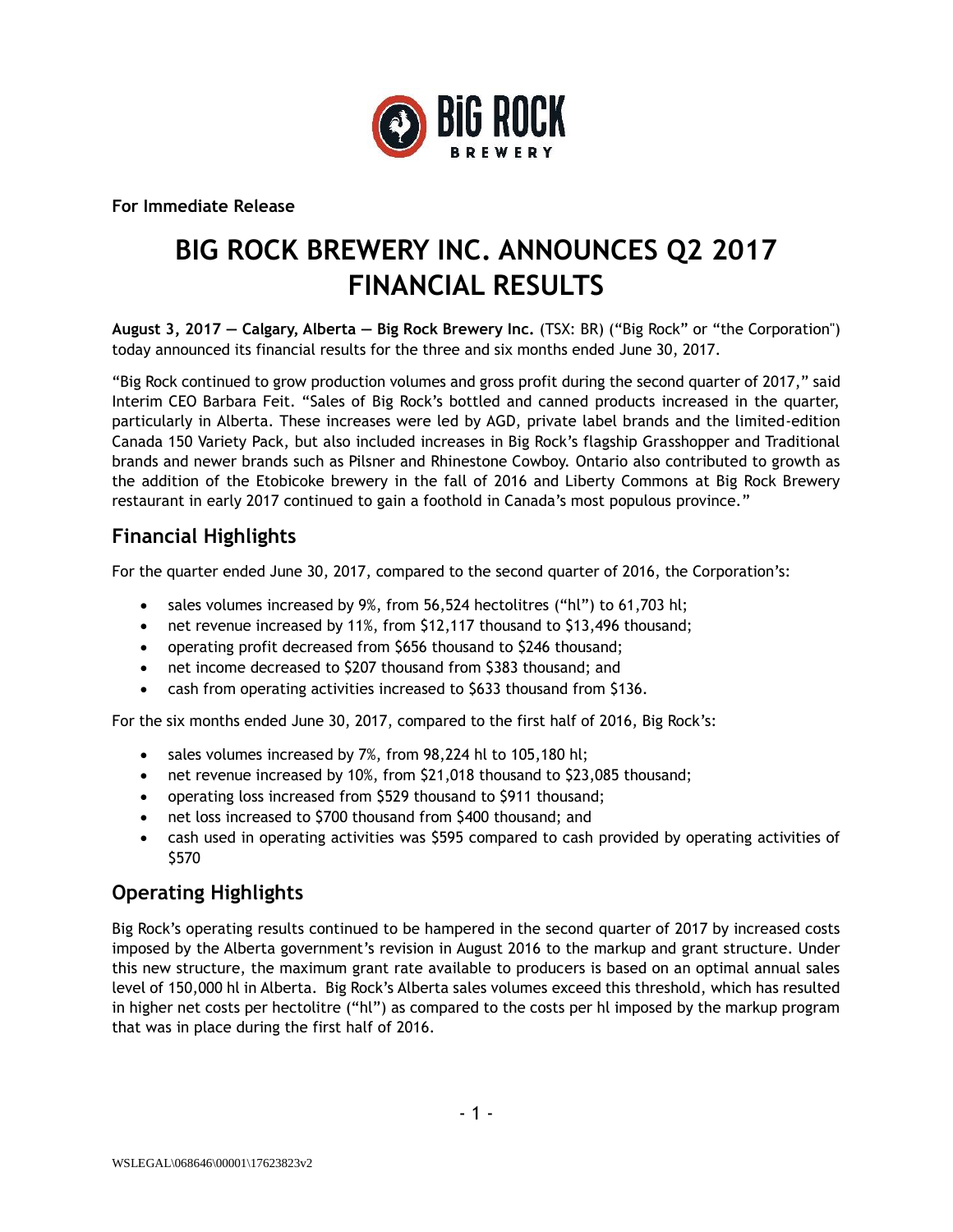The Corporation has initiated discussions with the Alberta government and taken actions to mitigate the impact of the higher net cost by reducing the number of limited-time offer price promotions. In order to improve Big Rock's grant rate in the future, the Corporation has taken steps to optimize its Alberta sales volumes by discontinuing two lower margin products, which is expected to bring Big Rock's Alberta sales volumes closer to the new 150,000 hl threshold. Big Rock anticipates these actions will reduce the net markup rate (markup less grant) in September 2017 and future periods. Big Rock will continue discussions with the Alberta government with the objective of improving the environment for growth.

Big Rock's beer sales in British Columbia declined in the quarter, partly due to a conscious effort to improve margins by de-emphasizing value-priced products, as well as reduced keg sales in the competitive on-premise market. The decline was partially offset by a healthy increase in BC cider sales and growing revenue from the Vancouver Big Rock Urban Restaurant.

Big Rock beer products are becoming increasingly available in all three key retail channels in Ontario – the Liquor Control Board of Ontario retail stores, Beer Store outlets and licensed grocery chains. The three months ended June 30, 2017 is the first full quarter of results from both the Etobicoke brewery and the Liberty Village restaurant, and this has facilitated an increase in beer sales in both packaged and keg formats in Ontario.

| \$000, except hl, per hl and per share amounts | Three months ended<br>June 30 |     |        | Six months ended<br>June 30 |         |    |        |
|------------------------------------------------|-------------------------------|-----|--------|-----------------------------|---------|----|--------|
|                                                | 2017                          |     | 2016   |                             | 2017    |    | 2016   |
| Sales volumes (hl)                             | 61,703                        |     | 56,524 |                             | 105,180 |    | 98,224 |
| Net revenue                                    | \$<br>13,496                  | \$  | 12,117 | S.                          | 23,085  | S  | 21,018 |
| Operating profit (loss)                        |                               | 246 | 656    |                             | (911)   |    | (462)  |
| Net income (loss)                              |                               | 207 | 383    |                             | (700)   |    | (400)  |
| Net income (loss) per share                    | \$<br>0.03                    | \$  | 0.06   | \$                          | (0.10)  | \$ | (0.06) |
| \$ per hl                                      |                               |     |        |                             |         |    |        |
| Net revenue                                    | 218.73                        |     | 214.37 |                             | 219.48  |    | 213.98 |
| Cost of sales                                  | 124.42                        |     | 116.09 |                             | 129.70  |    | 120.99 |

#### **Summary of Results**

# **Appointment of New President and CEO**

As previously announced on July 11, 2017, Mr. Wayne Arsenault has been appointed as President and CEO of Big Rock Brewery effective September 7, 2017.

Mr. Arsenault previously served as Chief Executive Officer of Corey Nutrition Company Inc. ("Corey Nutrition") from 2015 to the present. Prior to joining Corey Nutrition, Mr. Arsenault held several Vice President roles with Moosehead Breweries Limited from 2009 to 2015, including Operations, Human Resources and Communications. Mr. Arsenault previously held management roles at Molson Coors Brewing Company, The Coca-Cola Company and McCain Foods Limited.

Chairman of the Board, John Hartley commented, "On behalf of the Board, I am very pleased to welcome Wayne to Big Rock. Wayne is a proven CEO with 20 years' experience in the beer and branded beverage industry and a track record of delivering growth and operational excellence. We are excited to have an executive with his vision and experience joining our team."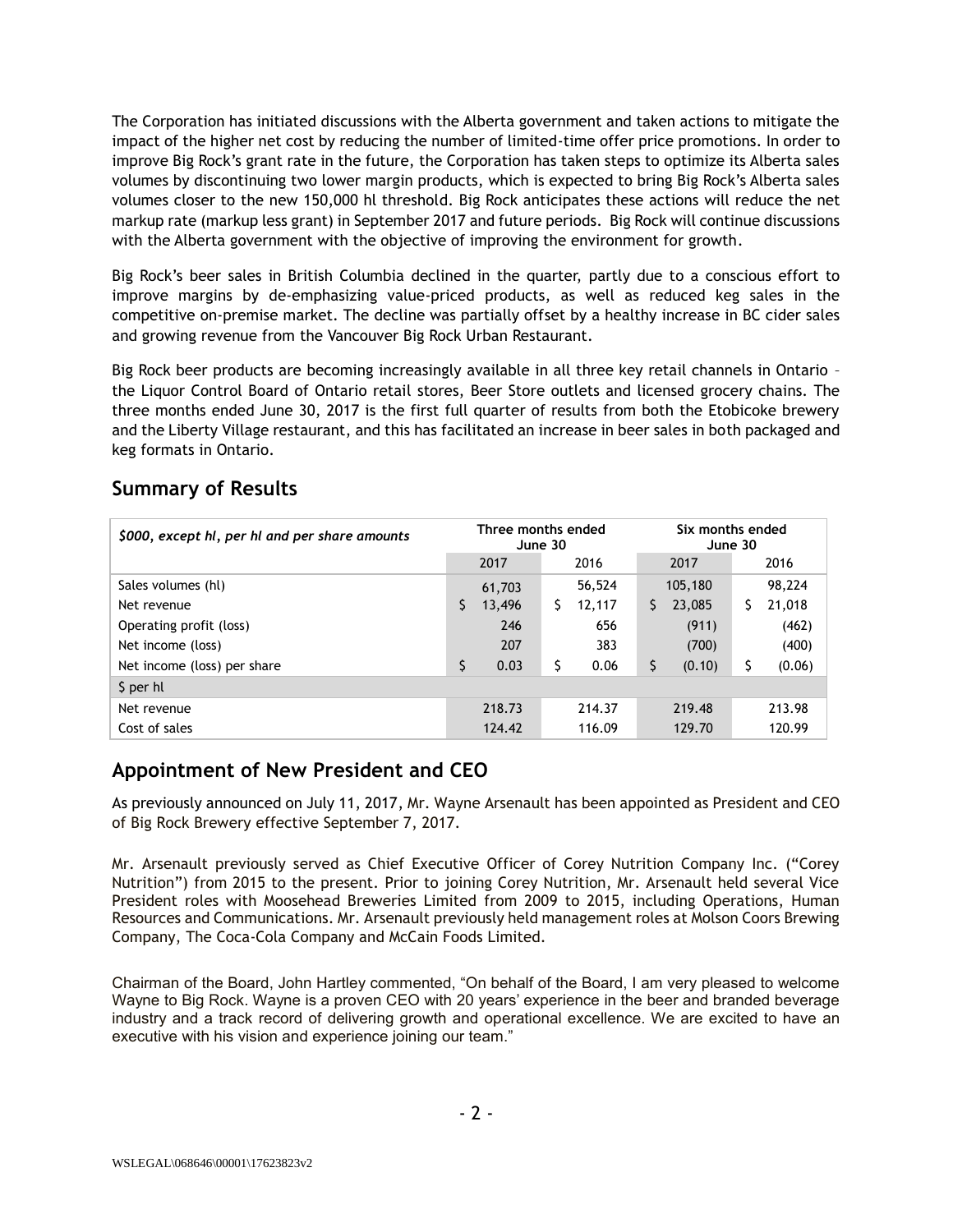# **Additional Information**

The unaudited consolidated financial statements and Management's Discussion and Analysis for the three and six months ended June 30, 2017, dated August 3, 2017 can be viewed on Big Rock's website at [www.bigrockbeer.com](http://www.bigrockbeer.com/) and on SEDAR at [sedar.com](http://www.sedar.com/) under Big Rock Brewery Inc.

#### **Forward-Looking Information**

Certain statements contained in this news release constitute forward-looking statements. These statements relate to future events or Big Rock's future performance. All statements, other than statements of historical fact, may be forward-looking statements. Forward-looking information are not facts, but only predictions and generally can be identified by the use of statements that include words or phrases such as, "anticipate", "believe", "continue", "could", "estimate", "expect", "intend", "likely" "may", "project", "predict", "propose", "potential", "might", "plan", "seek", "should", "targeting", "will", and similar expressions. These statements involve known and unknown risks, uncertainties and other factors that may cause actual results or events to differ materially from those anticipated in such forward-looking statements. Big Rock believes that the expectations reflected in those forward-looking statements are reasonable but no assurance can be given that these expectations will prove to be correct and such forward-looking statements included in this News Release not be unduly relied upon by investors as actual results may vary materially from such forward-looking statements. These statements speak only as of the date of this News Release and are expressly qualified, in their entirety, by this cautionary statement.

In particular, this News Release contains forward-looking statements pertaining to the following:

- a reduction in the net markup rate (markup less grant) in effect in Alberta for September 2017 and future periods; and
- the expected revenue growth in the third quarter at the Liberty Commons restaurant in Ontario.

With respect to the forward-looking statements listed above and contained in this News Release, management has made assumptions regarding, among other things:

- the ability of Big Rock's actions to reduce the net markup rate in Alberta; and
- increased usage of the Liberty Commons restaurant, particularly the patio.

Some of the risks which could affect future results and could cause results to differ materially from those expressed in the forward-looking information and statements contained herein include, but are not limited to:

- the inability to to reduce the net markup rate in Alberta; and
- the inability to generate additional revenue from the Liberty Commons restaurant in Ontario.